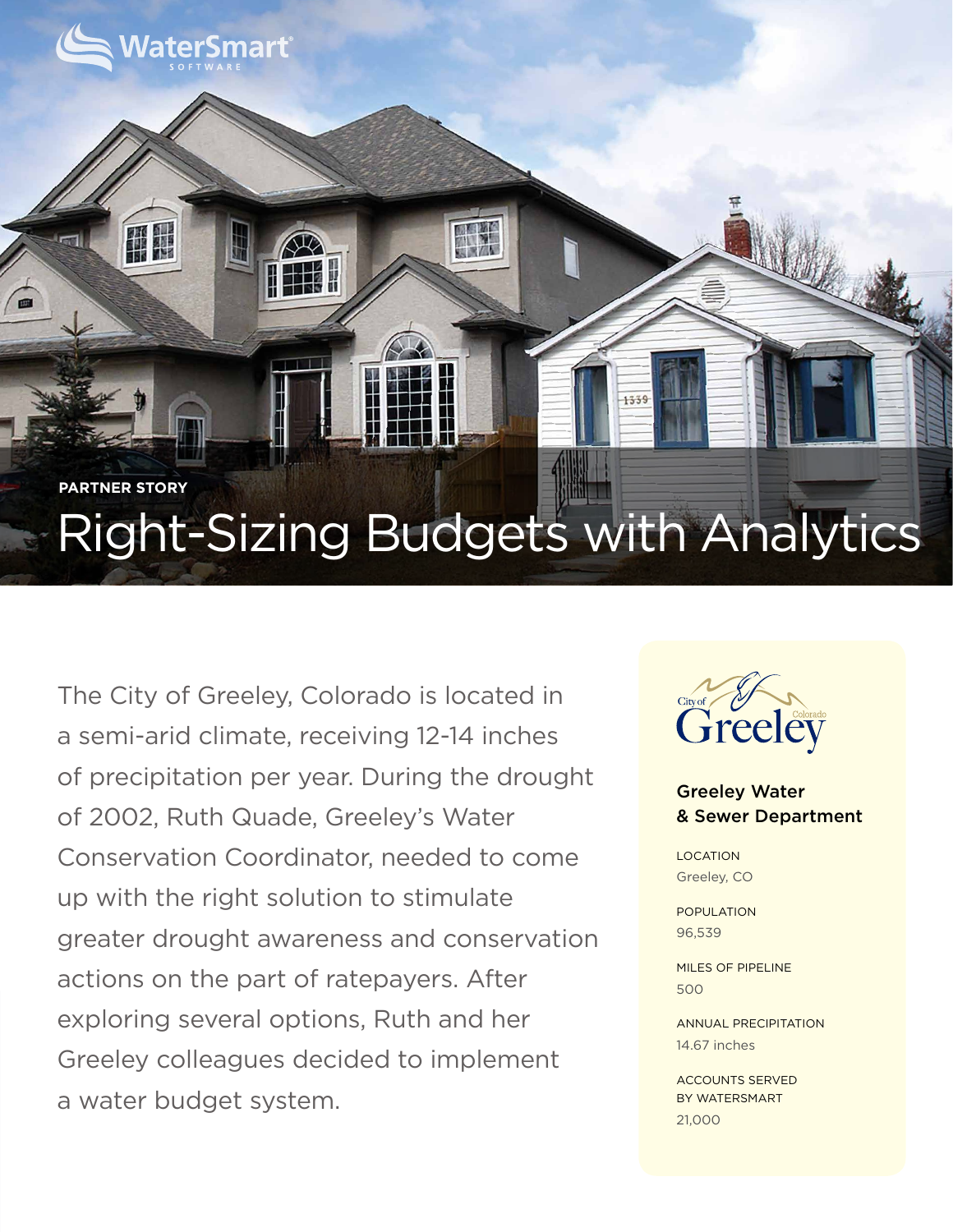## Greeley, Colorado

#### **THE CHALLENGE: COMMUNICATE EFFICIENCY**

Water budgets are a calculated amount of water a household will require each month, based on the size of the family, number and types of fixtures, and landscape needs. When facing supply constraints, water budgets are an increasingly popular tool for utilities interested in sending conservation messages to their customers. As Ruth explained, "Metering tells us, and the customer, how much they are using. Budgets tell how much they *should* be using."

Setting budgets and deciding how to implement them is often challenging, and can be logistically and politically fraught. What is the "right" usage limit to set for your customers? How does one strike a balance between budgets that community leaders and constituents will accept, and those that will manage demand?

#### **STRIKING A BALANCE**

The City Council was reluctant to make budgets too strict as they primarily wanted to target the least efficient users. To address this, the utility proposed setting the budgets based on an assumed increase in the average

number of people in a household from 2.8 to four. This allocation structure would only impact people who were substantially over their water budgets. It would also give residents room to improve their water-use efficiency without penalization. The budgets turned out to be technically difficult to administer, but finally, in 2011, Greeley launched their water budget program.

#### **GETTING THE WORD OUT**

In the early phases of the program, Ruth and her colleagues observed that most people weren't reading, or didn't understand, the budget information provided on the water bills. This is a common communication challenge for water providers, as consumers frequently do not take the time to read their often difficult-tounderstand utility bills. In 2013, Greeley partnered with WaterSmart Software to help address this issue.

Greeley worked with WaterSmart to better communicate water consumption and budgets, and to specifically target users who had not taken advantage of rebates for efficiency appliances or other conservation programs. To achieve this, they presented the water budget information on Home Water Reports.

"Metering tells us, and the customer, how much they are using. Budgets tell how much they should be using."

RUTH QUADE, WATER CONSERVATION COORDINATOR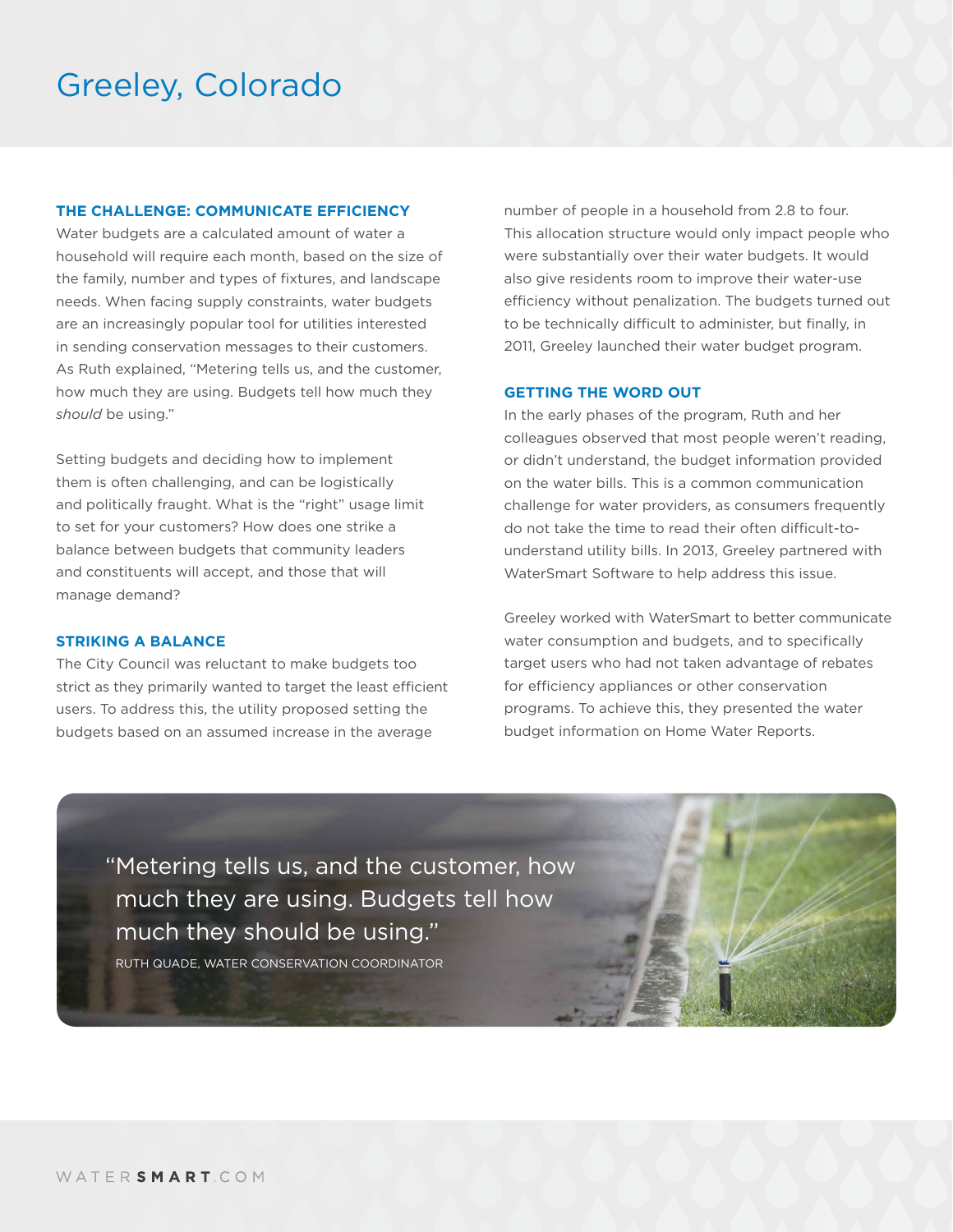Customers were more likely to pay attention to the water budget program in this form because the reports water budget program in this form because the repo<br>were easy-to-read, aesthetically appealing, and sent separately from the water bill. In addition, customers on



electronic billing—who didn't regularly see their bills or receive inserts on conservation programs—received the Home Water Reports.

Through this outreach process, Greeley took advantage of WaterSmart's technology and services as a customer communication tactic, and also as a **current of the communication** tactic, and also as a powerful analytical tool to help refine data accuracy and improve water-use efficiency. Ruth and her team discovered that WaterSmart was able to significantly increase the impact of the water budget program by providing more accurate water consumption information to Greeley households. a low-flow

#### **FINE-TUNING THE MODEL**

While this modified communication method improved<br>Sustamer response to the water budget program customer response to the water budget program, there were still discrepancies surrounding the content **\$107** DOLLARS **\$81** DOLLARS of the messaging. It was a nuanced issue that no one had considered until WaterSmart's Utility Analytics Dashboard revealed it. Recall how, at the onset the program, Greeley constructed the water budgets based on a four-person-per-household average occupancy assumption. While this softened the stringency of the assamption. While this screened the stringency of the<br>budgets, it led to a misinterpretation of residents' water consumption. The high occupancy assumption resulted in Home Water Report savings recommendations that focused on indoor use throughout the year, which didn't 1. Place a dye tablet in the toilet tank. Don't flush. rocused on masor use emodynisat the year, which could summer. "Surprisingly" Ruth states, "residents actually  $33$  che reality of outdoor impacton during the



Dashboard helped Greeley  $f_{\text{V}}$  hro modify broad assumptions by providing deep, precise data on customers consumption<br>behavior and household sizes. WaterSmart's Utility Analytics www.greeneygov.com/wateringtheon customers' consumption